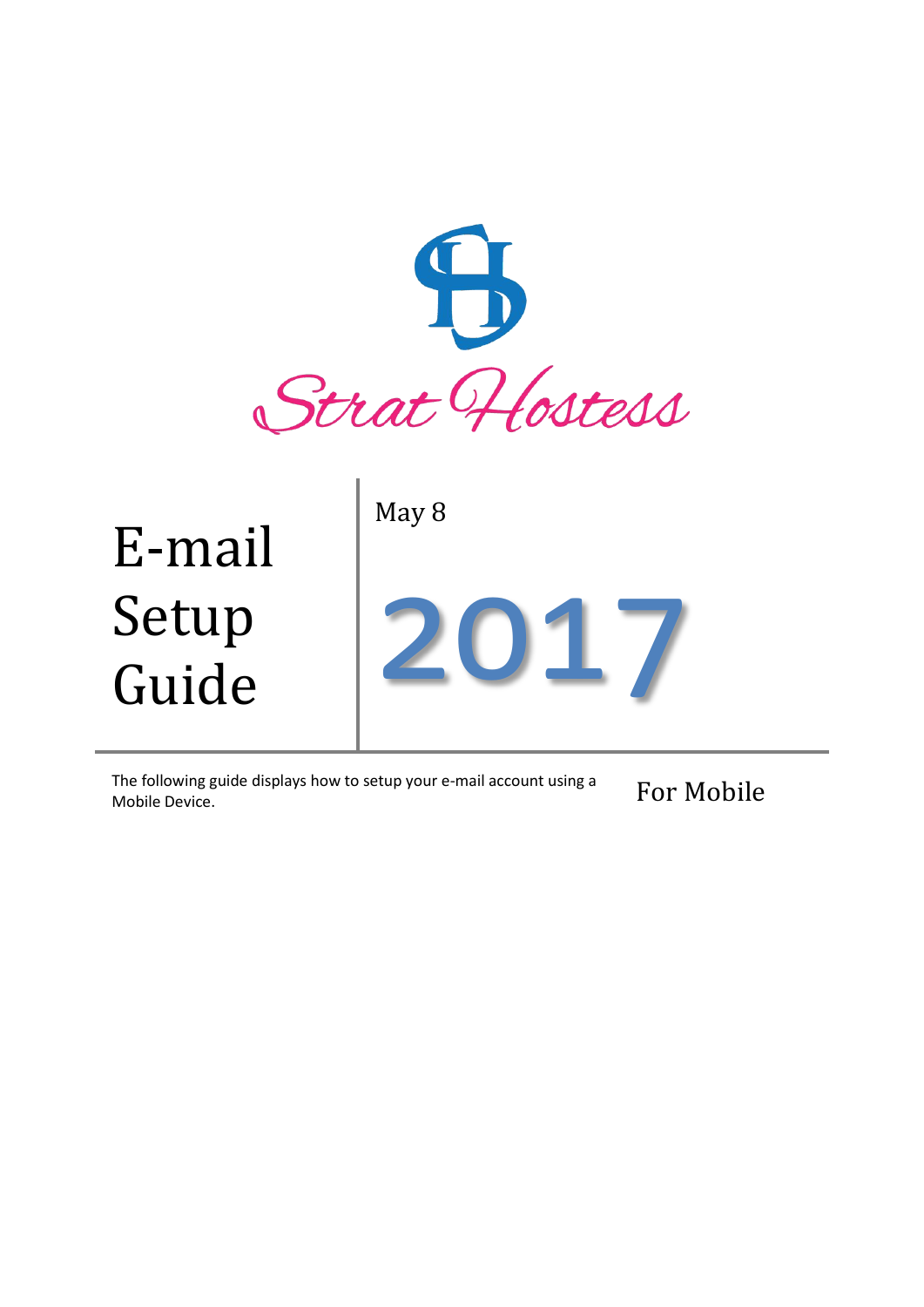

Mobile E-mail Setup Guide v1.1

Last Edited - 08 May 2017



1. On your mobile phone, locate the Email App and select it.

| $\text{C}$       | © H 1 E 11 16% 8:08PM |                    |
|------------------|-----------------------|--------------------|
| < Settings       |                       | <b>ADD ACCOUNT</b> |
| General settings |                       |                    |
|                  |                       |                    |
|                  |                       |                    |
|                  |                       |                    |
|                  |                       |                    |
|                  |                       |                    |
|                  |                       |                    |
|                  |                       |                    |
|                  |                       |                    |
|                  |                       |                    |
|                  |                       |                    |

2. Select 'Add Account'

*NOTE: Some mobile phones may request you to select the type of e-mail account you wish to setup, you should choose POP3*

| © R H 11 24% 8:04PM<br>Q<br>Account setup                                    | ◎ R H 1 24% 8:04PM<br>⊙<br>H<br>Account setup                                                                  |
|------------------------------------------------------------------------------|----------------------------------------------------------------------------------------------------------------|
| You can set up your account in<br>just a few steps.<br>name@yourdomain.co.za | Username<br>name@yourdomain.co.za<br>Password<br>Server                                                        |
| Manual setup<br><b>Next</b>                                                  | mail.yourdomain.co.za<br>Port<br>110<br>Security type                                                          |
| %<br>8<br>ω<br>$= 1$<br>$\ast$<br>$\overline{\mathbf{x}}$                    | None<br>Delete email from server<br>When I delete from Inbox                                                   |
| <b>ABC</b><br>Done                                                           | Previous<br><b>Next</b>                                                                                        |
| Set Username (e-mail<br>3.<br>address & Password,<br>then Manual Setup       | <b>Incoming Server Settings</b><br>4.<br>Server - mail.yourdomain.co.za<br>a.<br>Port - 110, then 'Next'<br>b. |